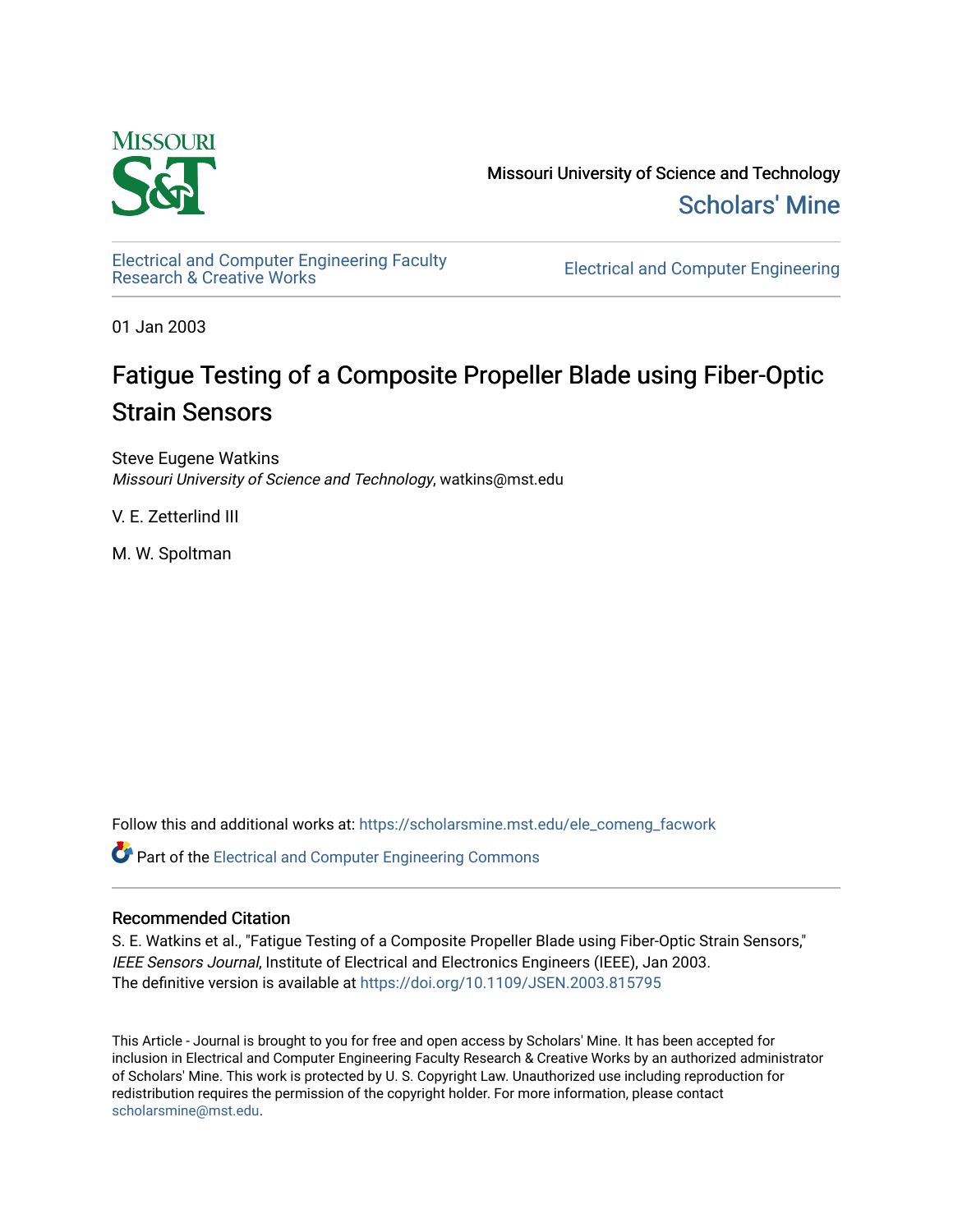# Fatigue Testing of a Composite Propeller Blade Using Fiber-Optic Strain Sensors

Virgil E. Zetterlind III, Steve E. Watkins*, Senior Member, IEEE*, and Mark W. Spoltman

*Abstract—***The performance of surface-mounted extrinsic Fabry–Perot interferometric (EFPI) sensors during a seventeen-million-cycle, high-strain fatigue test is reported. Fiber-optic strain measurements did not degrade during the test. The sensors were applied to a composite propeller blade subject to a constant axial load and a cyclic bending load. Strain measurements were taken at four blade locations using two types of EFPI sensors and co-located electrical resistance strain gages. Static and dynamic strain measurements were taken daily during the 65 days of this standard propeller-blade test. All fiber-optic sensors survived the fatigue test while most of the resistive gages failed. The suitability of fiber-optic monitoring for fatigue testing and other high-cycle monitoring is demonstrated.**

*Index Terms—***Aerospace systems, fatigue testing, fiber-optic strain sensors, smart structures.**

#### I. INTRODUCTION

**F**IBER-OPTIC sensors are becoming important tools in ma-<br>terial and structural testing. They are used for measurement of strain and temperature to assess load performance, structural integrity, and cure conditions [1], [2]. Their advantages include environmental ruggedness which offers the potential of long-term monitoring and operation in extreme conditions [3], [4]. Also, fiber-optic sensors are well suited for use with composite materials due to their small size and temperature tolerances. The resulting smart-composite-structures technology is an active area of research. In particular, Fabry–Perot interferometric fiber-optic sensors have been used in many composite applications [5], [6]. Their performance and accuracy have been favorably compared to that of traditional electrical resistance strain gages in both static and dynamic applications [7]. The information from these smart systems [8] can monitor structural performance [9], control composite cure processes [10], assess delamination damage [11], [12], and characterize wing behavior [13]. Coupon tests of embedded Bragg-grating fiber-optic sensors have shown that the sensors do not degrade through one million cycles for less than 250  $\mu$ strain deltas [9]. The fatigue characteristics of intrinsic Bragg-grating sensors may not be

Manuscript received February 18, 2002; revised February 5, 2003. The associate editor coordinating the review of this paper and approving it for publication was Dr. Richard O. Claus.

V. E. Zetterlind III is with the Air Force Research Labs Munitions Directorate, Eglin Air Force Base, FL 32542 USA (e-mail: vzett@edwintech.com).

S. E. Watkins is with the Department of Electrical and Computer Engineering, University of Missouri-Rolla, Rolla, MO 65409-0040 USA (e-mail: watkins@umr.edu).

M. W. Spoltman is with Hartzell Propeller Company, Piqua, OH 45356-2634 USA (e-mail: mspoltman@hartzellprop.com).

Digital Object Identifier 10.1109/JSEN.2003.815795

representative of Fabry–Perot sensors since the latter sensors require bonding of optical fibers and capillary tubes. Some work has been done evaluating Fabry–Perot fiber-optic sensors for aerospace fatigue tests [14] and for civil engineering structures [15]. In the latter test, the Fabry–Perot interferometric fiberoptic sensors survived 100 000 cycles. However, more work is needed to establish confidence in the fiber-optic sensors themselves with regard to fatigue life-time and performance.

One aerospace application of composites is in the manufacture of propeller blades from Kevlar® and carbon-graphite. Composite propeller blades offer many advantages over more common aluminum blades including lighter weight, lower inertia, better reparability, and longer service life. Fatigue testing of propeller blades is required per FAA regulations [16] and follows a standard test method. Strain sensing is required to establish the required loads for a fatigue test and can be used to monitor the part during the test. However, cycle life for resistive strain gages decreases dramatically as the strain delta increases. Strain deltas of  $2000-4000$   $\mu$ strain are not uncommon. Consequently, traditional resistive strain gages often fail early in testing and the general structural performance is inferred from load and deflection control. The ability to directly measure local strains throughout a test, and particularly during failure, can provide valuable insight into the blade behavior.

In this study, an experimental investigation of the sensor performance is done during a fatigue test of a composite propeller blade. The blade was subject to a constant axial load and a cyclic bending load. The loading and test parameters were the same throughout the test, i.e., the blade did not fail during the test. Strain measurements from surface-mounted extrinsic Fabry–Perot interferometric (EFPI) fiber-optic sensors are presented and compared to measurements from electrical resistance gages. The sensors at different locations on the blade experienced a variety of strain conditions. The extreme case was a cyclic strain of roughly  $0-4000$   $\mu$ strain. The fiber-optic measurements were consistent with the electrical measurements and their response suffered no apparent degradation during the 17 725 000-cycle fatigue test. None of the fiber-optic sensors failed, however most of the electrical resistance gages did fail. These fiber-optic sensors can enhance the procedure for propeller fatigue tests and serve reliably in other high cycle applications. EFPI sensors have already been shown to provide strain information during structural failure [17]. The suitability of fiber-optic sensors, especially EFPI sensors, for structural testing and monitoring applications is demonstrated. In particular, the sensors excelled in a high-strain environment and provided consistent measurements multi-million cycles.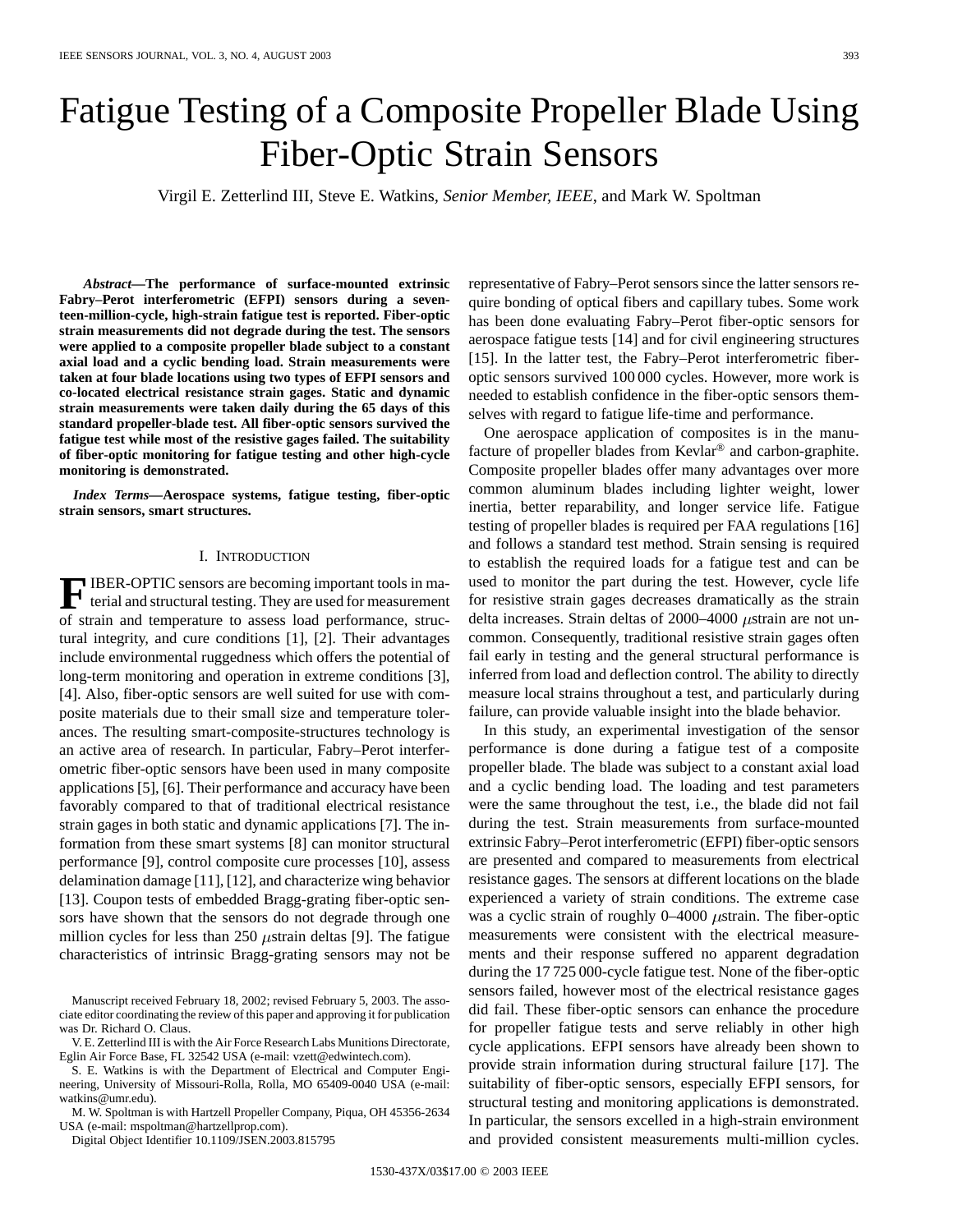Previous work, as noted in the literature, was limited to one-million-cycle, low-strain testing of Bragg-grating fibers [9] and to 100 000-cycle applications of Fabry–Perot sensors [13].

#### II. FIBER-OPTIC STRAIN INSTRUMENTATION

#### *A. Commercial Implementation Issues*

Fiber-optic-based smart instrumentation for composite propellers has three potential areas of commercial application. The first is quality control during cure. Cure consistency can be improved by direct in-situ measurement of internal conditions [10]. Preliminary experiments show that fiber-optic sensors satisfy measurement needs in an industrial setting and that they do not impose significant manufacturing and testing concerns [18]. The second application is developmental testing such as the fatigue test described in this work. The required fatigue and failure tests produce high cycle and high strain levels. The time and effort needed to carry out these tests could be reduced by use of sensors with longer fatigue life. Implementation and the associated instrumentation investment require confidence that the sensors have the needed performance. The third application is long-term health monitoring. A permanent sensing system could reduce maintenance costs by reducing the labor involved with periodic inspections while providing pilots an early indication of a structural problem before the onset of a catastrophic failure. Again, the sensors must be shown to have good fatigue and environmental characteristics, as well as other technical solutions for signal processing and spinning platform issues, for commercial implementation and regulatory acceptance.

#### *B. EFPI Fiber-Optic Sensors*

An EFPI fiber-optic sensor is schematically shown in Fig. 1(a). The EFPI fiber-optic sensor utilizes multiple-beam interference [19] between two polished end-faces of a single mode fiber and a multimode fiber [20]–[25]. A capillary tube is bonded to the two fibers and maintains the alignment of their end faces. The tube is bonded to a material under strain. As the material and attached tube is strained, the reflected interference signal varies in response to changes in cavity spacing. The sensor has little transverse coupling and effectively evaluates the axial component of strain [26]. The gage length is determined by the length of this capillary tube rather than the cavity and can be built to varying lengths. A variation of this configuration is an extensometer in which the capillary tube is not bonded to the optical fibers. Instead, the fibers are bonded to the material under test at discrete points. The gage length is then determined by the effective distance between bonding points. The extensometer can measure a larger strain than the standard EFPI sensor, but the extensometer requires special handling during installation and its accuracy depends on the bonding characteristics.

Fig. 1(b) displays the schematic of source/detector system for the EFPI fiber-optic sensors. An LED source provides the input light beam into the single mode fiber. A coupler and wavelength demodulator branches the reflected interference fringes to a detector. The interference response at several wavelengths can determine the absolute cavity displacement and hence the absolute strain.



Fig. 1. (a) Extrinsic Fabry–Perot interferometric (EFPI) sensor with an external air-gap cavity and coated high-reflectance fiber surfaces. (b) EFPI fiber-optic sensor and support instrumentation for absolute strain measurement.

The fiber-optic instrumentation used in this experiment was manufactured by Luna Innovations (formerly F&S, Inc.). Standard EFPI AFSS sensors and prototype EFPI extensometer sensors were used. The first type were high-finesse sensors with gage lengths of approximately 8 mm. The second type were also high-finesse sensors. The effective gage lengths for the extensometer-type sensors were set during installation and were calculated as approximately 4.5 mm. Both sensors used a multiplexed AFSS system. Absolute strain was demodulated for each sensor from multiple measurements at several different wavelengths around 830 nm. The system was capable of scanning multiple sensors at 1 Hz per sensor channel.

#### *C. Propeller Instrumentation*

A Kevlar<sup>®</sup> composite propeller blade was the focus of this fatigue study [27]. The blade is typical of a design used on commuter turbo-prop aircraft and its length was roughly 1.5 m. The blade consists of a composite laminate shell formed around a foam core and bonded to an aluminum plug. Retention of the composite to the metal plug is strengthened by using a glass wrapping over the Kevlar® in the plug region. To simulate expected flight forces, the FAA fatigue test [16] subjects the blade to a steady, centrifugal load along the blade's center axis coupled with a steady, vibratory bending load.

Strain sensors were surface mounted on both sides of the propeller, i.e., camber and face. Standard EFPI sensors, EFPI extensometer sensors, and electrical resistance strain gages were applied with epoxy according to manufacturers' instructions. They were grouped at six locations near the base of the propeller and aligned as near the center of radius as possible. In total, four standard EFPI sensors and two prototype EFPI extensometers were surface mounted to the composite propeller blade. Fig. 2 illustrates sensor placement. Note that the tip of the propeller blade was removed and a special fixture attached for load application.

A resistive strain gage was co-located at each station with fiber-optic sensors for strain comparison. Electrical resistance strain gages are the typical instrumentation for fatigue tests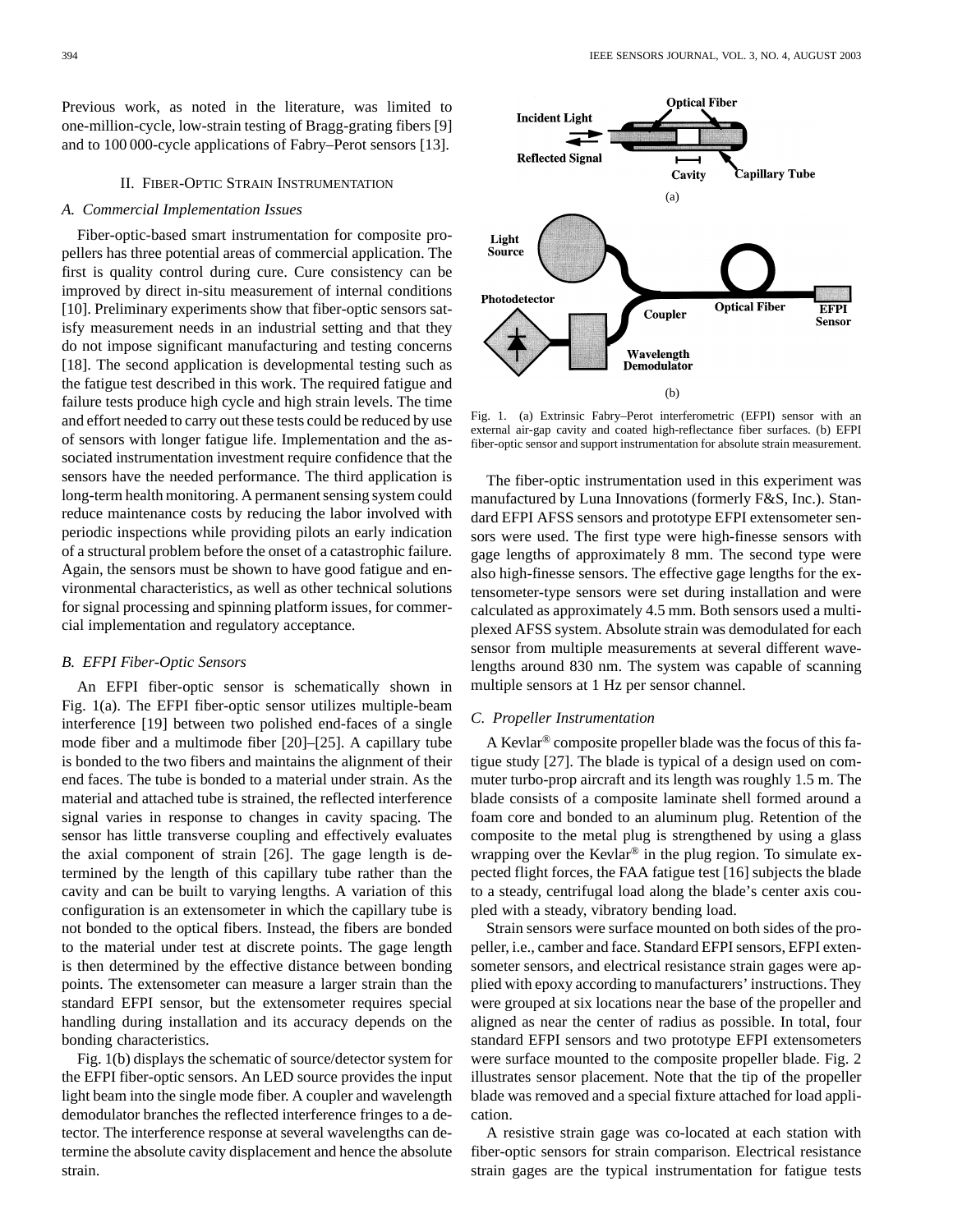

Fig. 2. Sensor locations on propeller blade during fatigue test. Resistive sensors were located on the camber and the face of the blade at all six positions. Standard EFPI sensors were located on the camber at positions #4, #5, and #6 and on the face at position #6. Extensometers were located on the camber at position #4 and the face at position #6.



**I-Beam Support Frame** 

Fig. 3. Propeller fatigue test apparatus showing directions of applied loads.

and are used primarily during the beginning of the tests. They are not expected to survive the entire test. These sensors were Micro-Measurements model EA-13-250-BF-350 strain sensors. They had a nominal resistance of 350  $\Omega$  and a gage length of 6.35 mm. The measurement instrumentation was a Hewlett Packard Wheatstone bridge system. Besides the four resistive gages co-located with fiber-optic sensors, eight other resistive gages were used at other station locations to calibrate the test.

#### III. PROPELLER FATIGUE TEST

#### *A. Fatigue Test Setup*

Fig. 3 is a diagram of the fatigue test setup. The propeller was mounted horizontally in a test hub. A grip box was attached to the tip end so that both axial (or centrifugal) and bending loads could be applied. A steady centrifugal load was used in conjunction with a steady and alternating bending load. The sensors were zeroed with only centrifugal loading, i.e., no bending load. The bending loads were maintained using the Hewlett Packard control system in load-control mode. The hydraulic actuator used to induce the bending loads operated at 4 Hz.

The test was conducted over 65 calendar days during which 17 725 000 cycles were applied to the propeller blade. The test ran continuously as much as possible. When down time was required, the propeller remained in the test fixture. A standard fatigue test is conducted to 5 000 000 cycles, but this test was



Fig. 4. Static strain at camber location #4 for minimum bending load.



Fig. 5. Static strain at camber location #4 for maximum bending load. All sensors show good correlation.

allowed to run past 17 000 000 cycles. The propeller blade did not fail.

Static and dynamic strain measurements were taken every business day for which the test was running. Static readings were taken for both fiber-optic sensors and resistive gages while the cyclic loading was interrupted. These readings were taken for two conditions: strain with maximum bending load applied and strain with minimum bending load applied. Dynamic readings were also recorded once per day for 4-Hz cyclic loading.

#### *B. Strain Readings at Camber Locations #4 and #5*

Figs. 4 and 5 show the total static strain measurements at camber location #4 for minimum and maximum bending loads. Fig. 6 shows the delta strain for each sensor, i.e., the difference in the strain for maximum and minimum loading conditions. The resistive gage at this station failed near 8.8 million cycles. Examination of the plots shows that all sensors correlated well in terms of trends and order of strain magnitude. Since all sensors could not be exactly co-located, i.e., placed on the center radius, some variation in strain magnitude and delta was expected. Measurements for camber location #5 are not shown as they are similar to those of camber location #4 and the resistive sensor at camber location #5 failed too early in the test for any meaningful comparison.

The results of dynamic strain measurement at the camber location #4 for the standard EFPI sensor are shown in Fig. 7. This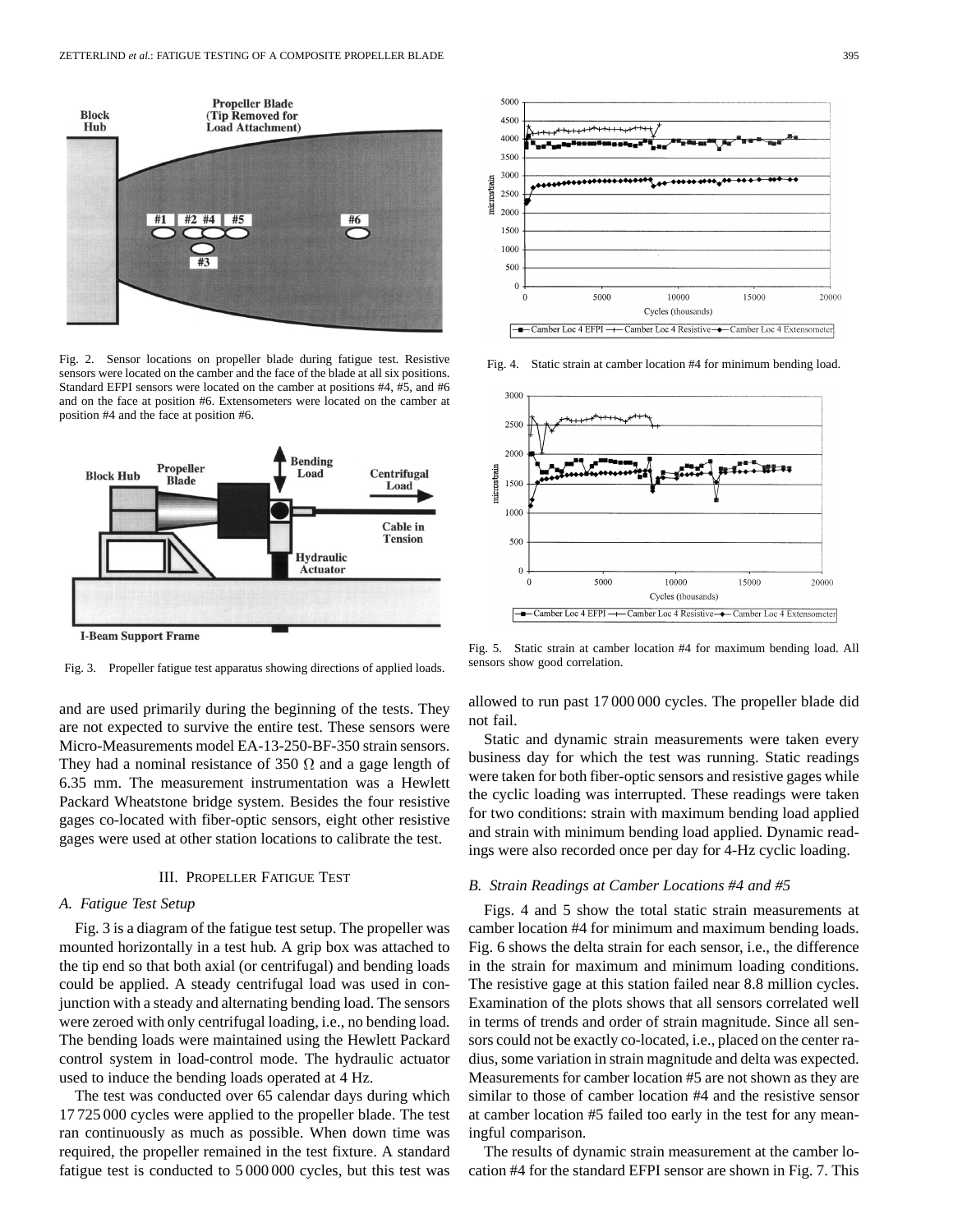

Fig. 6. Strain deltas for camber location #4. The EFPI and resistive measurements are well correlated and the extensometer and resistive measurements are somewhat correlated.



Fig. 7. Dynamic strain for standard EFPI sensor at camber location #4 (7.878 million cycles). The envelope of the dynamic data gives the maximum and minimum strain.

data was taken at about the 7.9 million cycle point in the test. Note that the data envelope defines the maximum and minimum strains over time. Some stray data points were caused when the automatic gain control failed to adjust properly in the dynamic environment and the instrumentation returned full-scale strain readings erroneously. The AFSS-PC instrumentation recognized the problem and returned errors for these points. These data points are not included in the figure and represented less than five percent of the data points taken dynamically. Comparison of the dynamic data for the standard EFPI sensor at camber location #4 to dynamic data from other stations showed that the frequency of error readings decreased with decreasing delta strain. While the AFSS-PC system is not designed for high-speed cyclic testing, the results show it can be adapted for such work—albeit with some limitations.

#### *C. Strain Readings at the Camber and Face Location #6*

Figs. 8–10 show the total static strain measurements for minimum and maximum bending loads and the delta strains at the camber location #6. The former measurements show minor trends in opposite directions. However, the strain deltas closely



Fig. 8. Static strain at camber location #6 for minimum bending load.



Fig. 9. Static strain at camber location #6 for maximum bending load.



Fig. 10. Strain deltas for camber location #6. The resistive gage failed at about 2.5 million cycles. The standard EFPI and resistive measurements show excellent correlation until resistive gage failure.

matched while the resistive strain sensor was operating. The resistive gage failed at about 2 500 000 cycles.

Three sensors were positioned at face location #6. The resistive gage at this station survived the entire test. As can be seen in Figs. 11–13, the extensometer sensor and resistive gage had very good correlation in strain deltas, but a large offset in absolute measurements. The standard EFPI sensor does not show good correlation to the other sensors and appeared to under report strain changes. This behavior was evident from the beginning of the test and consistent throughout.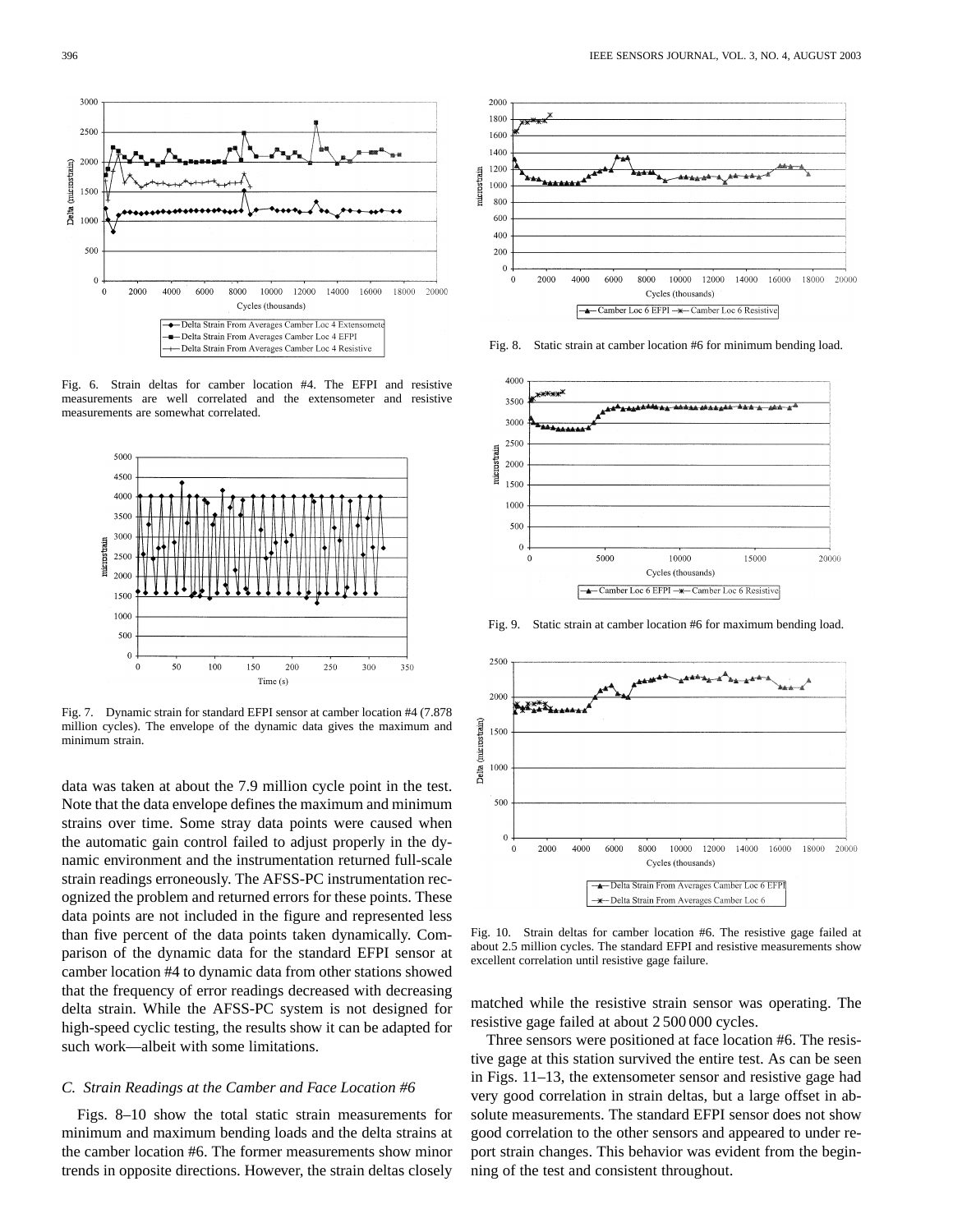

Fig. 11. Static strain at face location #6 for minimum bending load.



Fig. 12. Static strain at face location #6 for maximum bending load.



Fig. 13. Strain deltas for face location #6. The extensometer and resistive measurements show excellent correlation.

#### IV. DISCUSSION

#### *A. Performance of Electrical Resistance Gages*

Four resistive gages were placed at stations with fiber-optic sensors. Only one survived the entire test. Failures occurred at less than 80 000 cycles for the sensor at camber location #5, at 2 542 249 cycles for camber location #6, and at 8 776 959 cycles for camber location #4. The surviving gage at face location #6 had an average delta strain of  $2000 \mu$ strain and maximum strain of  $2100 \mu$ strain. The fatigue test had eight other resistive gages

TABLE I SUMMARY OF ELECTRICAL RESISTANCE GAGE FAILURES

| <b>Cycles at Failure</b><br>(thousands) | Position of<br><b>Resistive Gage</b> | Average Delta /<br>Maximum Strain | Number of Failed<br>Gages (Total 12) |  |
|-----------------------------------------|--------------------------------------|-----------------------------------|--------------------------------------|--|
|                                         |                                      | (microstrain)                     |                                      |  |
| < 80                                    | Camber location 5                    | 2250/4100                         |                                      |  |
| 2542                                    | Camber location 6                    | 2000 / 4000                       | 2                                    |  |
| 3519                                    | Camber location 3                    | 1900/4000                         | 3                                    |  |
| 4240                                    | Camber location 2                    | 1800/4100                         | $\overline{\mathcal{A}}$             |  |
| 4856                                    | Face location 2.<br>Face location 5  | 2200/2300<br>1800 / 2300          | 6                                    |  |
| 8777                                    | Camber location 4                    | 1650/4000                         |                                      |  |
| 9419                                    | Face location 3                      | 2200/2400                         | 8                                    |  |
| 13673                                   | Face location 1                      | 1800 / 2000                       | 9                                    |  |

TABLE II AVERAGE STANDARD DEVIATION AND VARIANCE AT MAXIMUM AND MINIMUM DISPLACEMENT FOR EFPI SENSORS

| <b>Fiber Optic</b><br>Sensor            | Std. Dev<br>Maximum | Std. Dev<br>Minimum | Variance<br>Maximum | Variance<br>Minimum |
|-----------------------------------------|---------------------|---------------------|---------------------|---------------------|
| Camber Location 4<br>Extensometer       | 1.07                | 0.22                | 2.61                | 0.10                |
| Camber Location 4<br>Standard EFPI      | 0.56                | 0.23                | 1.02                | 0.22                |
| Camber Location 5<br>Standard EFPI      | 0.32                | 0.33                | 0.47                | 0.10                |
| Camber Location 6<br>Standard EFPI.     | 0.23                | 0.20                | 0.13                | 0.07                |
| Face Location 6<br>Extensometer         | 1.03                | 0.28                | 3.44                | 0.36                |
| Face Location 6<br><b>Standard EFPI</b> | 6.99                | 0.63                | 61.30               | 0.68                |

at other locations. Only two of these additional gages survived the entire test. Of the two, one gage was in the lowest strain (delta and absolute) portion of the blade at camber location #1 (average delta of 1400  $\mu$ strain and maximum of 3000) and the other was at face location #4 (average delta of  $2300 \mu$ strain and maximum of 2500). Table I shows the breakdown of gage failures. Note that the sensor lifetime generally depended on both the average delta and maximum strain. Those sensors subjected to a higher maximum strain were more likely to fail than another sensor subject to a similar delta but lower maximum. This failure behavior is typical for this type of test.

#### *B. Performance of Fiber-Optic Sensors*

All of the fiber-optic sensors survived this high-cycle fatigue test with no apparent degradation. The measured strain shows only small variations over the course of the test even for the maximum bending loading. Since the blade did not fail, uniform strain results are expected. In a load-controlled test, any changes in the blade stiffness would cause strains to change as the controller maintains applied load.

Standard deviation and variance were calculated for each set of fiber-optic sensor readings and average values are given in Table II. Standard deviation and variance were highest for the maximum bending load data and significantly lower for the minimum bending load data. Although the maximum-load standard deviation values were higher, the averages are quite acceptable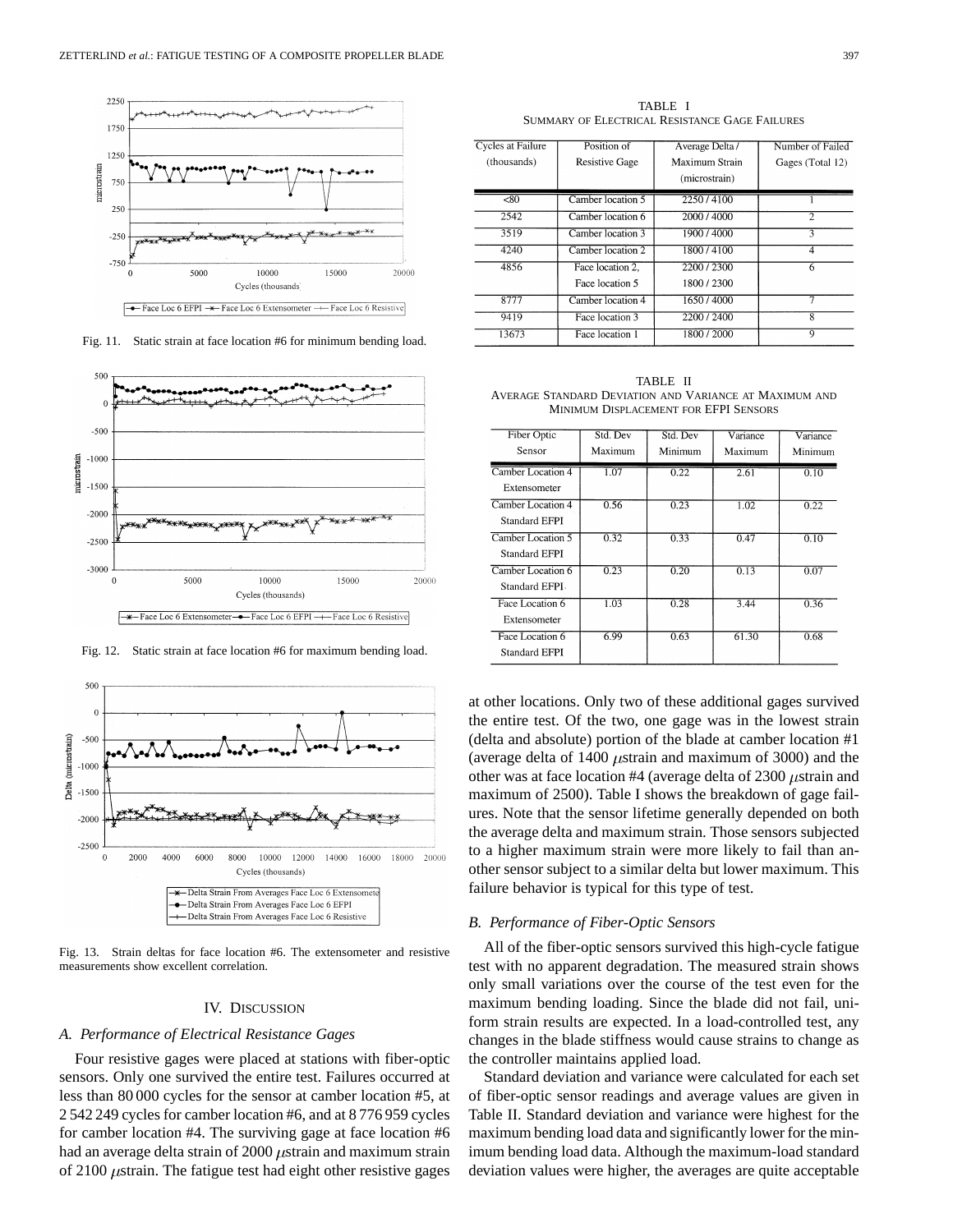and agree with the resistive data available, particularly in terms of delta strain.

The fiber-optic strain values generally agree with the corresponding resistive gage values. The strain deltas were consistent. Some of the absolute maximum and minimum bending strains do show discrepancies. The small strain offsets can be attributed to slight positional differences and to time differences. The fiber-optic and resistive measurements were taken within a few seconds of each other, but, even in the static case, some drift always occurs in the applied load. A large offset of about  $2000$   $\mu$ strain occurred for the prototype extensometer and the resistive gage at face location #6. This offset is too large to be a matter of position. However, the strain deltas for this case had one of the best correlations. The cause is unclear, but it may be related to errors in the gage attachment or to the effective gage length calculation.

#### V. CONCLUSION

EFPI fiber-optic strain sensors and resistive strain gages were compared in a fatigue test of a composite propeller blade. The test followed a standard method that meets FAA regulations and exceeded the standard cycle count by a factor of three. Both static and dynamic data between fiber-optic sensors and co-located resistive gages showed good correlation. All strain deltas were comparable, although some absolute strain offsets occurred. Most offsets were attributed to small positional differences and to load variations. Furthermore, the most significant result was that all fiber-optic sensors gave consistent measurements throughout the long-term fatigue test. The testing and qualification procedures of composite aircraft propellers must follow prescribed guidelines to ensure safety and performance. The ability of fiber-optic sensors to directly measure local strain up to and during failure can provide valuable insight that is not typically available from traditional sensors. This work is a demonstration of fiber-optic instrumentation in an industrial setting.

The investigation showed that EFPI fiber-optic sensors can provide reliable measurements during a high-cycle, high-strain fatigue test. During this 17 725 000-cycle test, none of the fiber-optic sensors displayed any apparent degradation in performance. The most extreme case was a constant strain of 2000  $\mu$ strain in conjunction with a cyclic strain of 2000  $\mu$ strain. In comparison, nine of twelve resistive strain sensors failed completely. Previously published studies of sensor fatigue performance were done for significantly lower cycle counts. This study provides a needed encouragement for fiber-optic-sensor implementation in industrial processes and products. For fatigue tests and other high-cycle applications, fiber-optic sensors can provide monitoring for the duration of a test or the lifetime of the structure.

#### ACKNOWLEDGMENT

The authors would like to thank the Hartzell Propeller Company, where this work was performed, and F. Gilbert and G. Saunders, of the Hartzell Test Laboratory, who provided experimental support. The authors would also like to thank S. Poland, of Luna Innovations, for his technical assistance.

#### **REFERENCES**

- [1] R. M. Measures, "Advances toward fiber optic based smart structures," *Opt. Eng.*, vol. 31, no. 1, pp. 34–47, 1992.
- [2] E. F. Crawley, "Intelligent structures—A technology overview and assessment," *AIAA J.*, vol. 32, pp. 1689–1699, 1994.
- [3] M. B. Reid and M. Ozcan, "Temperature dependence of fiber optic bragg grating at low temperature," *Opt. Eng.*, vol. 37, no. 1, pp. 237–240, 1998.
- [4] W. Zhao, J. Wang, A. Wang, and R. O. Claus, "Geometric analysis of optical fiber EFPI sensor performance," *Smart Mater. Struct.*, vol. 7, no. 6, pp. 907–910, 1998.
- [5] A. M. Vengsarkar, K. A. Murphy, M. F. Gunther, A. J. Plante, and R. O. Claus, "Low profile fibers for embedded smart structure applications," in *Proc. SPIE Fiber Opt. Smart Struct. Skins IV*, vol. 1588, Boston, MA, Sept. 5–6, 1991, pp. 2–13.
- [6] D. W. Jensen, J. Pascual, and J. M. Cory Jr., "Dynamic strain sensing of a composite lattice with an integrated optical fiber," *J. Intell. Mater. Syst. Struct.*, vol. 2, pp. 198–214, 1991.
- [7] F. Akhavan, S. E. Watkins, and K. Chandrashekhara, "Measurement and analysis of impact-induced strain using extrinsic Fabry-Perot fiber optic sensors," *Smart Mater. Struct.*, vol. 7, no. 6, pp. 745–751, 1998.
- [8] L. Figueroa, C. S. Hong, R. W. Huggins, G. E. Miller, A. A. Popoff, C. R. Porter, D. K. Smith, and B. V. Deventer, "Fiber optics for military aircraft flight systems," *IEEE-LCS*, pp. 52–65, 1991.
- [9] A. M. Gallon, L. A. Everall, J. Brickwood, I. Campbell, and H. L. Davies, "Optical fiber strain sensing for use in structural life cycle analysis," in *Structural Monitoring Conf.*, Glasgow, U.K., Nov. 11, 2000.
- [10] L. Lai, G. Carman, S. Chiou, P. Kukuchek, and D. Echternach, "Processing monitoring of carbon/phenolic composites using smart sensors," *Smart Mater. Struct.*, vol. 4, no. 2, pp. 118–125, 1995.
- [11] V. Bhatia, C. A. Schmid, K. A. Murphy, R. O. Claus, T. A. Tran, J. A. Greene, and M. S. Miller, "Optical fiber sensing technique for edge-induced and internal delamination detection in composites," *Smart Mater. Struct.*, vol. 4, no. 3, pp. 164–169, 1995.
- [12] F. Akhavan, S. E. Watkins, and K. Chandrashekhara, "Delamination detection of composite plates using fiber optic sensors," in *Proc. SPIE Opt. Eng. Midwest*, R. Guzik, Ed., 1995, vol. 2622, pp. 292–302.
- [13] A. Lunia, K. M. Isaac, K. Chandrashekhara, and S. E. Watkins, "Aerodynamic testing of a smart composite wing using fiber optic sensing and neural networks," *Smart Mater. Struct.*, vol. 9, no. 6, pp. 767–773, 2000.
- [14] K. A. Murphy, M. F. Gunther, A. M. Vengsarkar, and R. O. Claus, "Fabry-Perot fiber-optic sensors in full-scale fatigue testing on an F-15 aircraft," *Appl. Opt.*, vol. 31, no. 4, pp. 431–433, 1992.
- [15] M. de Vries, M. Nasta, V. Bhatia, T. Tran, J. Greene, R. O. Claus, and S. Masri, "Performance of embedded short-gage length optical fiber sensors in a fatigue-loaded reinforced concrete specimen," *Smart Mater. Struct.*, vol. 4, no. 1A, pp. A107–A113, 1995.
- [16] "Fatigue limit tests," in *Title 14—Aeronautics and Space, Code of Federal Regulations*: U.S. Government Printing Office, 2000, vol. 1, Sect. 35.37.
- [17] A. Belarbi, S. E. Watkins, K. Chandrashekhara, J. Corra, and B. Konz, "Smart FRP reinforcing bars for health monitoring of concrete structures," *Smart Mater. Struct.*, vol. 10, no. 3, pp. 427–431, 2001.
- [18] V. E. Zetterlind III, S. E. Watkins, and M. W. Spoltman, "Feasibility study of embedded fiber-optic strain sensing for composite propeller blades," in *Proc. SPIE Smart Struct. Mater.: Industrial and Commercial Applications of Smart Structures Technologies*, vol. 4332, Newport Beach, CA, Mar. 4–8, 2001, pp. 143–152.
- [19] M. Born and E. Wolf, *Principles of Optics*, 6th ed. New York: Pergamon, 1980.
- [20] T. Yoshino, K. Kurasawa, and I. Katsuji, "Fiber-optic Fabry-Perot interferometer and its sensor applications," *IEEE J. Quantum Electron.*, vol. QE–10, pp. 1624–1633, 1982.
- [21] A. D. Kersey, D. A. Jackson, and M. Corke, "A simple fiber Fabry-Perot sensor," *Opt. Commun.*, vol. 45, pp. 71–74, 1983.
- [22] D. Hogg, D. Janzen, T. Valis, and R. M. Measures, "Development of a fiber Fabry-Perot strain gauge," in *Proc. SPIE Fiber Optic Smart Struct. Skins IV*, vol. 1588, Boston, MA, Sept. 5–6, 1991, pp. 300–307.
- [23] E. Udd, *Fiber Optic Smart Structures*. New York: Wiley, 1995.